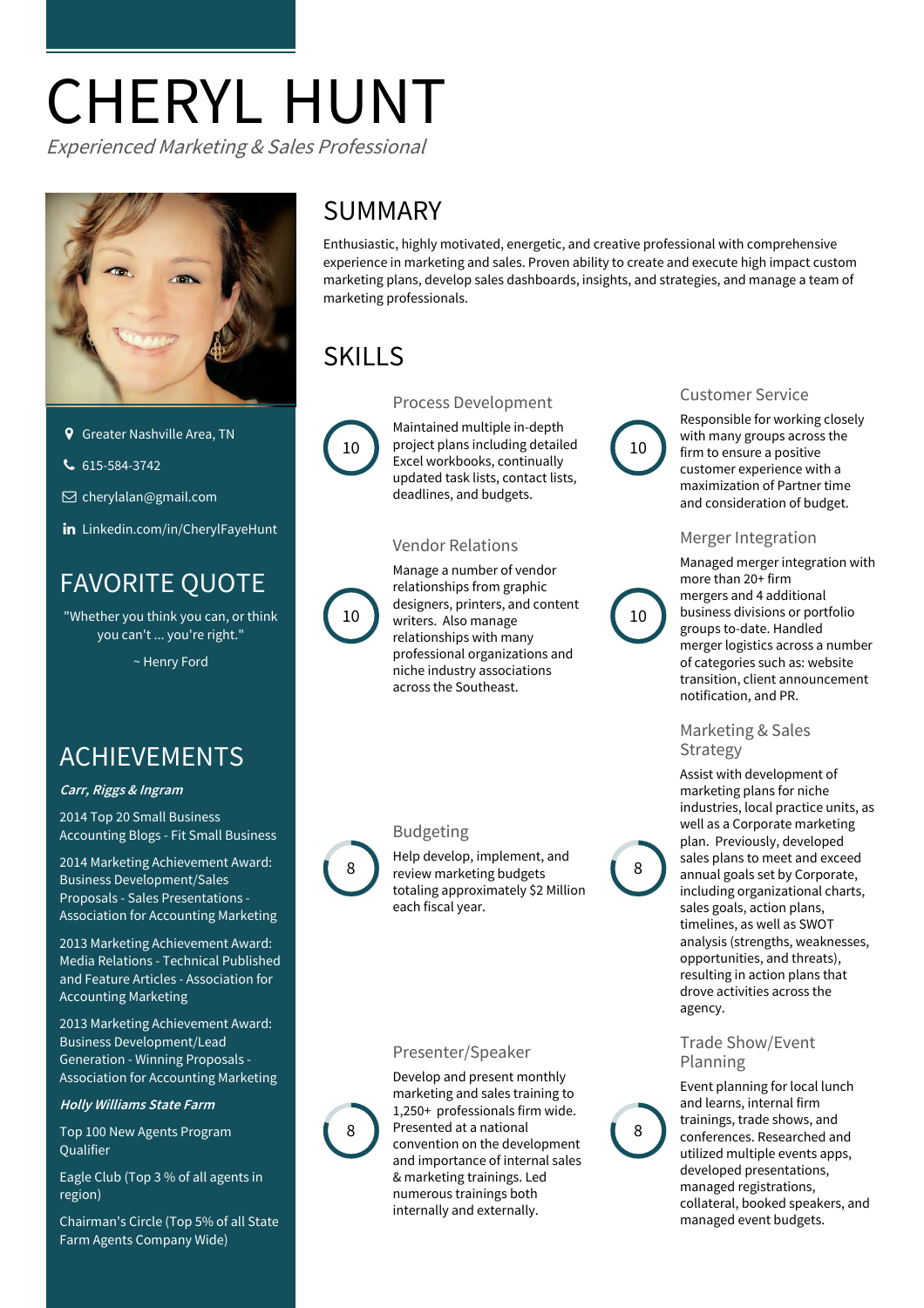## **REFERENCES**

Available Upon Request





Member of the website development team. Familiar with SEO keywording, Google Analytics, and Pay Per Click advertising. Helped to develop 8 and implement content (8) marketing strategy that improved SEO website traffic by 120% in first year. Utilize email campaigns for monthly & quarterly newsletters, drive engagement in firm events/offerings and promote content downloads.

#### Sales Leadership



Fostered team selling with a focus on customer triggers and training first line customer 8 Service agents to identify specific 6 triggers and then either transfer the lead or follow a script to uncover potential cross-sell and upsell opportunities.

#### Customer Relationship Management (CRM)



Utilized multiple CRMs during career at different companies and organizations. Familiar with setting up automation solutions, trigger campaigns, and have proficient knowledge of CRM principles and techniques. Familiar with Hubspot and other marketing automation software.

#### Content Marketing



Write and edit content for firm website, newsletter articles, 3rd party association blog, firm blog, print and digital advertisements, and corporate sales collateral. Worked with marketing, service line team, and outside vendors to develop new content, as well as a firm-wide proposal solution.

### WORK EXPERIENCE

**2015 - Present** Marketing Manager Carr, Riggs & Ingram (CRI)

> Assist the Director of Marketing with the development of firm marketing plans. Manage a team of Marketing Coordinators and oversee implementation of the firm marketing plans, including industry, service, and local office plans.

#### **2012 - 2015** Marketing Specialist

#### Carr, Riggs & Ingram (CRI)

Responsible for executing specific aspects of the annual marketing plan for industry, service, and SPU plans. Work closely with the Director of Marketing to complete marketing initiatives, developing editorial calendars, and edit content for a variety of mediums.

#### **2007 - 2011** Financial Services Representative

#### Holly Williams State Farm

Responsible for the day-to-day management of agency sales team and office. I met and exceeded production goals each month, quarter, and year. Worked with team to reach new agent goals: Top 100 New Agents in first year, Eagle Club (Top 3 % of all agents in region), Chairman's Circle (Top 5% of all State Farm Agents Company Wide), and Travel reached each year.

#### **2004 - 2007** Sales Representative & Office Manager

#### Compass Companies

Responsible for providing office management services including maintaining office services and efficiency, as well as supervising office staff. Secured orders from customers by means of personally visiting the account or via telephone. Provided price quotes to allnew and existing accounts as needed and conducted cold calls on a regular basis.